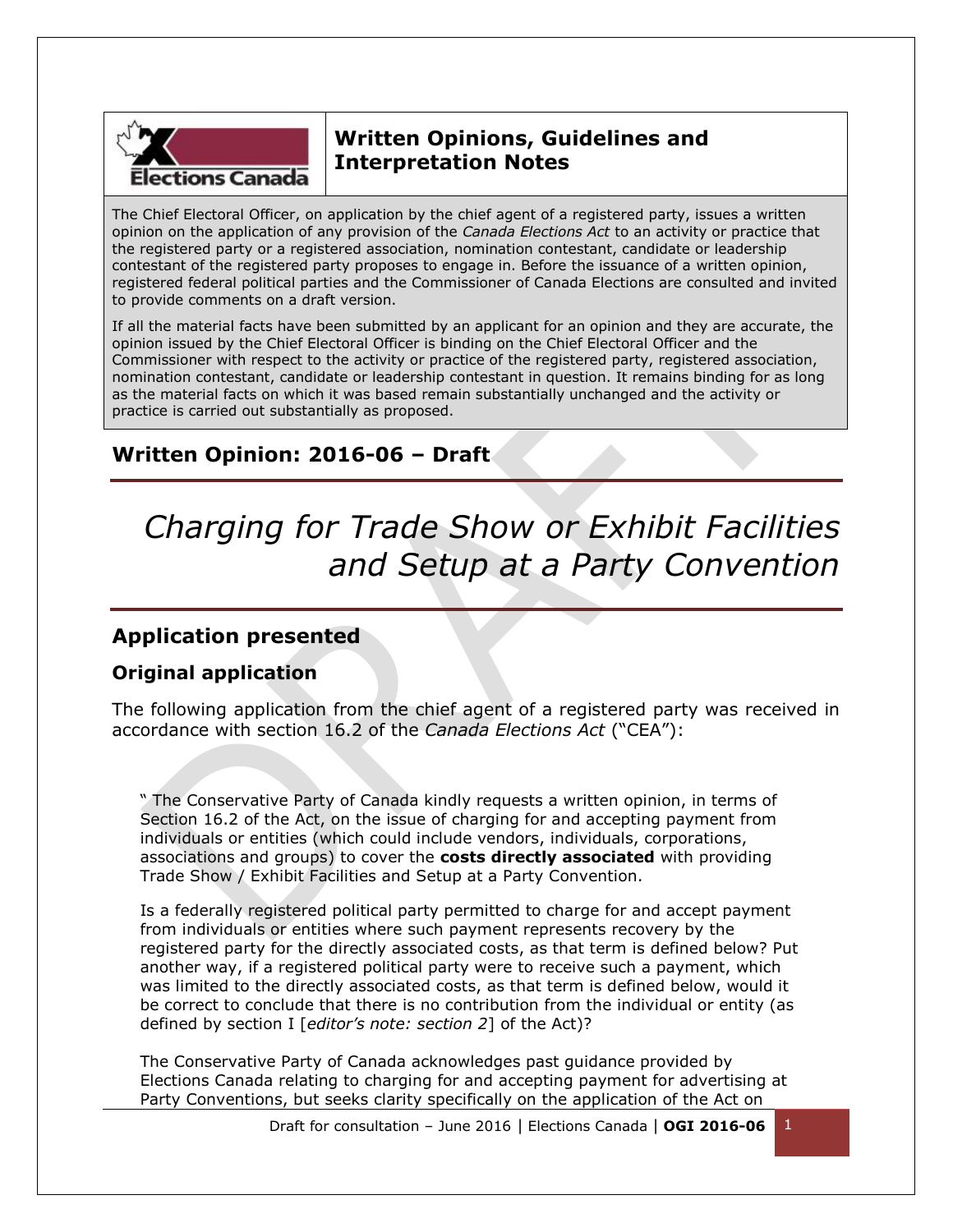charging for and accepting payment to cover the **costs directly associated** with providing Trade Show / Exhibit Facilities and Setup to individuals or entities at a Party Convention.

**Costs directly associated** with providing Trade Show / Exhibit Facilities and Setup are:

- 1. Direct costs of booths and full setup thereof,
- 2. Direct costs of providing power to booths,
- 3. The commercial value of the tangible benefit received by individuals (from the vendor, entity or group) physically exhibiting at the booth (as calculated for the Party Convention)."

#### **Supplementary information**

In order to provide a written opinion, Elections Canada requested more details and context from the party. In response, the following additional information  $1$  was provided.

#### **Nature of the activity**

The trade show component of the convention provides a platform for members, vendors, and partners to exchange ideas and make connections. This will be an opportunity for businesses to promote their products and services, organizations to promote and inform delegates of their mandates, and for all participants to share their ideas with grassroots conservatives, volunteers, delegates, think-tank and business leaders, and the Conservative membership.

#### **Timing of the activity**

The trade show will run simultaneously with other scheduled events during the Conservative Party of Canada National Convention (May 26 to 28, 2016).

Exhibit hours:

l

- Thursday, May 26, 2016 1:00 p.m. to 8:30 p.m.
- Friday, May 27, 2016 7:00 a.m. to 8:00 p.m.
- Saturday, May 28, 2016 7:00 a.m. to 5:30 p.m.

#### **Cost to the party for use of the trade show space**

- Rental of ballroom foyer (trade show floor) **\$7,556.85**
- Booths **\$1,610.25** 
	- $\circ$  \$75 x 19 booths = \$1,425 + 7% PST and 5% GST
	- $\circ$  19 10' x 10' booth spaces to include the following:
		- $\blacksquare$  1 8'-high drapery back wall
		- $\blacksquare$  2 3'-high drapery sidewalls
		- $\overline{2}$  fabric chairs

 $1$  The information has been slightly rearranged for greater ease of reading.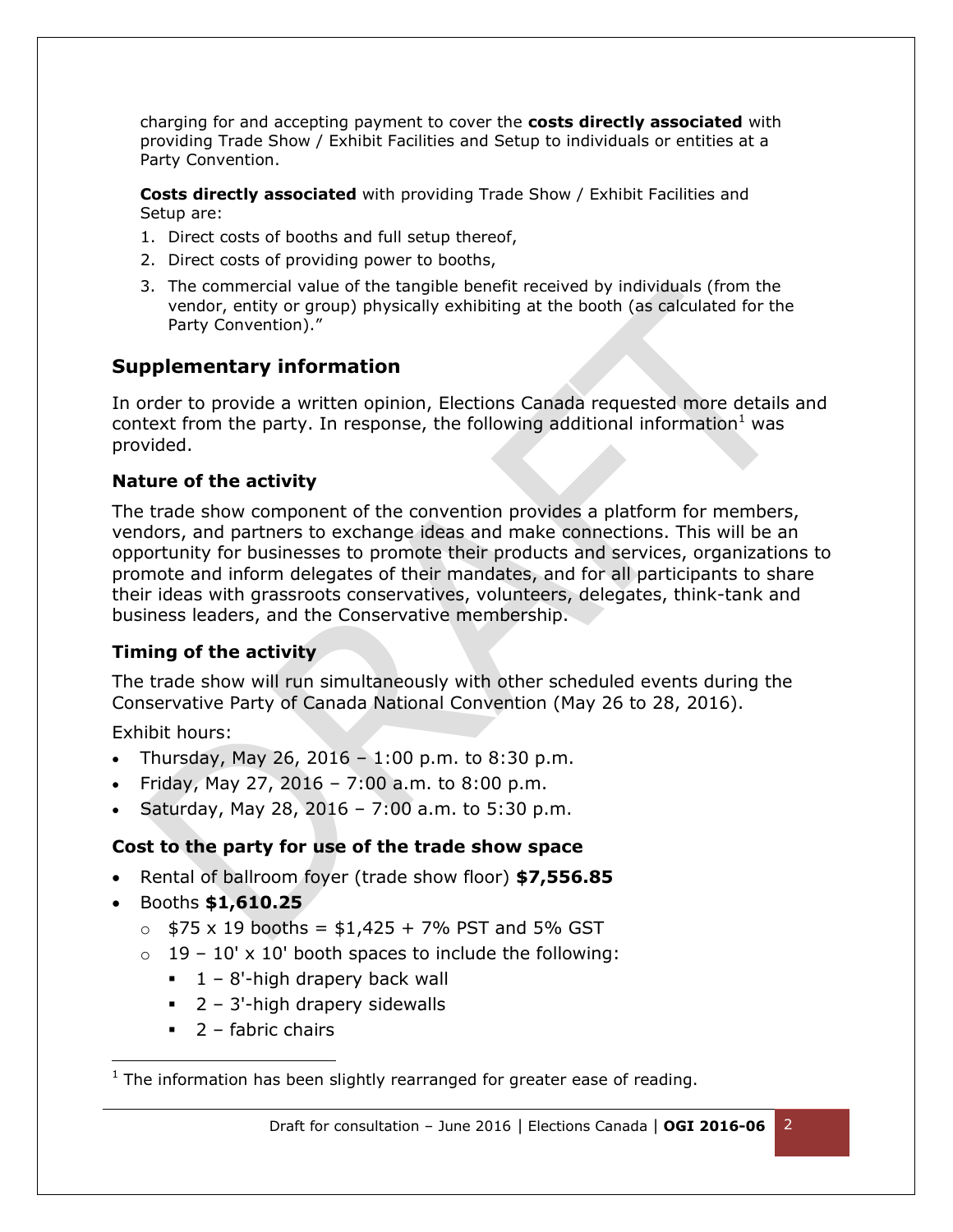- $1 6' \times 2'$  skirted table
- $\circ$  Drapery Booth Package (rental items include delivery, installation and dismantle labour and pickup)
- Booth power **\$1,775.55**
	- $\circ$  Each booth will be provided with 1 x 1500-watt electrical outlet at \$89 + 5% GST each
- Convention observer passes **\$5,780**
	- $\circ$  Each exhibitor is provided with one or two observer convention passes (as requested by vendor) for staff manning the booth. Thirty-four passes have been requested in total. They would have access to food and refreshments.
	- $\circ$  The tangible benefit calculated for the convention is \$170 per pass.

#### **Incremental costs**

The costs related to the exhibitor space, booth setup and power are all incremental in nature, i.e. the party would not have incurred these additional costs if the exhibitors were not present at the convention.

#### **Amount the party proposes to charge each participant for the use of space**

The amount the party proposes to charge is \$575 for exhibitor registration, plus \$170 per convention observer pass (max. 2):

- Exhibitor booth with one staff \$745
- Exhibitor booth with two staff  $-$  \$915

#### **Exhibitors and vendors**

Interested parties were invited to exhibit their products or services to convention attendees. They were not chosen, simply invited. Information was posted on the convention website and vendors supplying services to the party or electoral district associations that could add value and share ideas with other convention attendees were invited to attend. The idea is to create some excitement and areas of interest during the convention. Vendors have the opportunity to increase their revenue from the "Conservative Party" by exposing their products or services to delegates from all electoral district associations.

Vendors will have the opportunity to sell their products and services to convention participants. Vendors come from a variety of sectors. Some will be selling t-shirts, signs, battery packs, books, stickers, posters, promotional items, hats, jackets, etc. Some will also be promoting their services to potential clients such as speech writing, campaign management, mail services, IT services, creative services, digital services, etc. Some will be there to promote their organization's mandate and share ideas and network.

The only goods or services that will be provided to the vendors by the party are those included in the fee structure.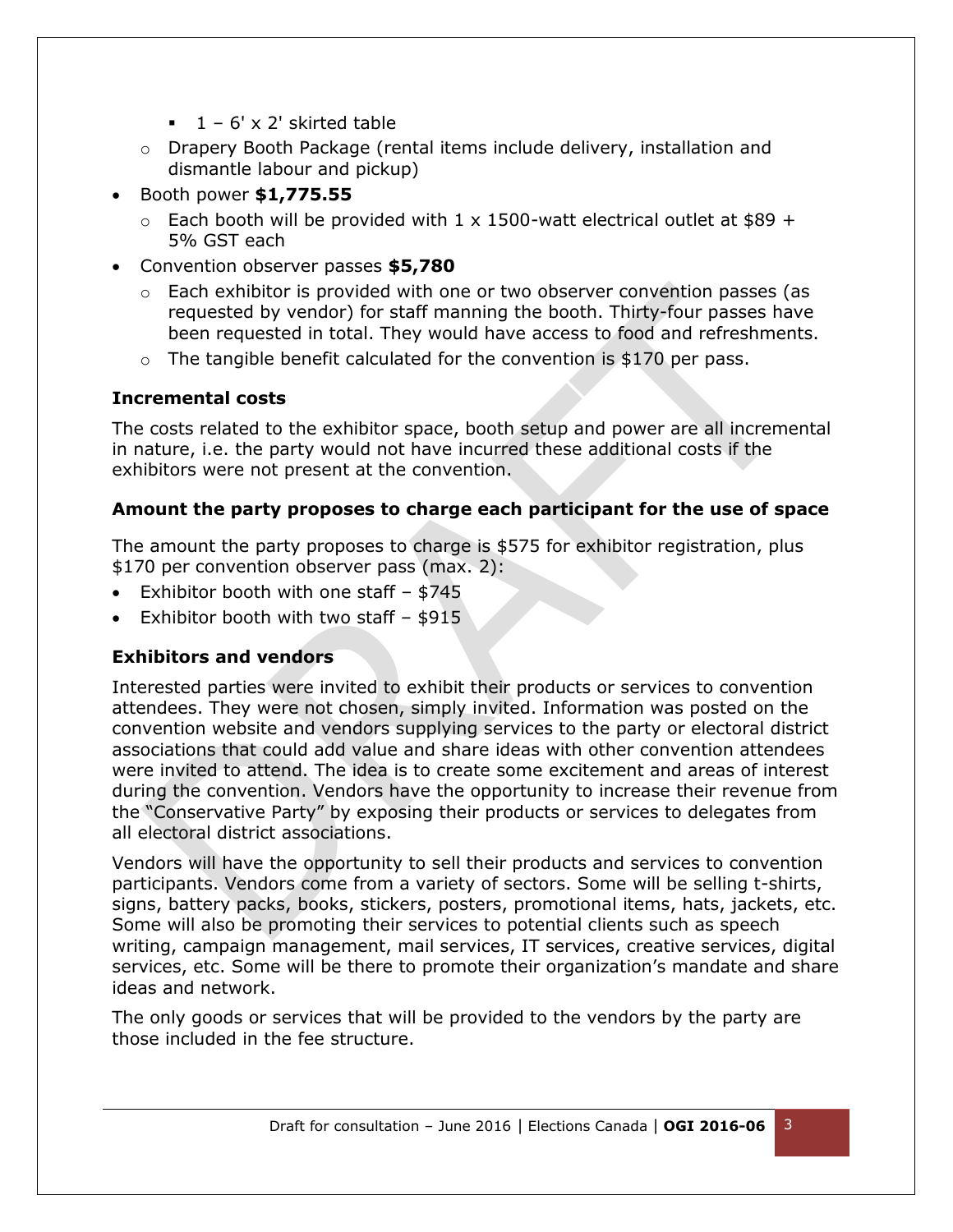# **Opinion**

Elections Canada's opinion, based on the information provided, is that payments accepted to cover the costs of the trade show or exhibit facilities and setup are not contributions. This opinion is based on Elections Canada's understanding of this specific case, which is that all of the following conditions have been met:

- the cost associated with the trade show is an incremental amount that the party incurred and would not have incurred for the regular convention without the trade show component
- the party is charging no more than the actual expenses incurred as a direct incidence of the trade show
- no amount is being charged to the exhibitors for the value of attending the convention, other than the tangible benefit received (such as food)

## **Legal Framework**

The relevant provisions of the CEA in this context are as follows:

- $\bullet$  subsection 2(1): A monetary contribution is an amount of money provided that is not repayable.
- subsection 363(1): Only individuals who are Canadian citizens or permanent residents can make political contributions.
- subsection 364(8): The payment of fees by or on behalf of an individual to attend an annual or biennial convention or leadership convention of a particular registered party is a contribution to that party.

## **Background**

When a regulated entity receives money, it is necessary to determine if all or part of the funds constitute a contribution, as the CEA prohibits contributions from entities other than individuals. A corporation or union is generally not permitted to provide money to a registered party, unless it is part of an arm's-length commercial transaction for goods or services from the party at fair market value.

The difference between the price charged by the party for the goods or services and the fair market value of the benefit received by the purchaser is a monetary contribution. If a purchaser pays no more than the party's incremental expense, the payment is not a contribution.

However, it is important to distinguish the above from Elections Canada's position on sponsorship and advertising. A transaction in which a political entity receives money in exchange for advertising or promotional opportunities directed at its members or supporters (e.g. at a political convention) is not recognized as a commercial transaction. Any money received as part of such an arrangement is to